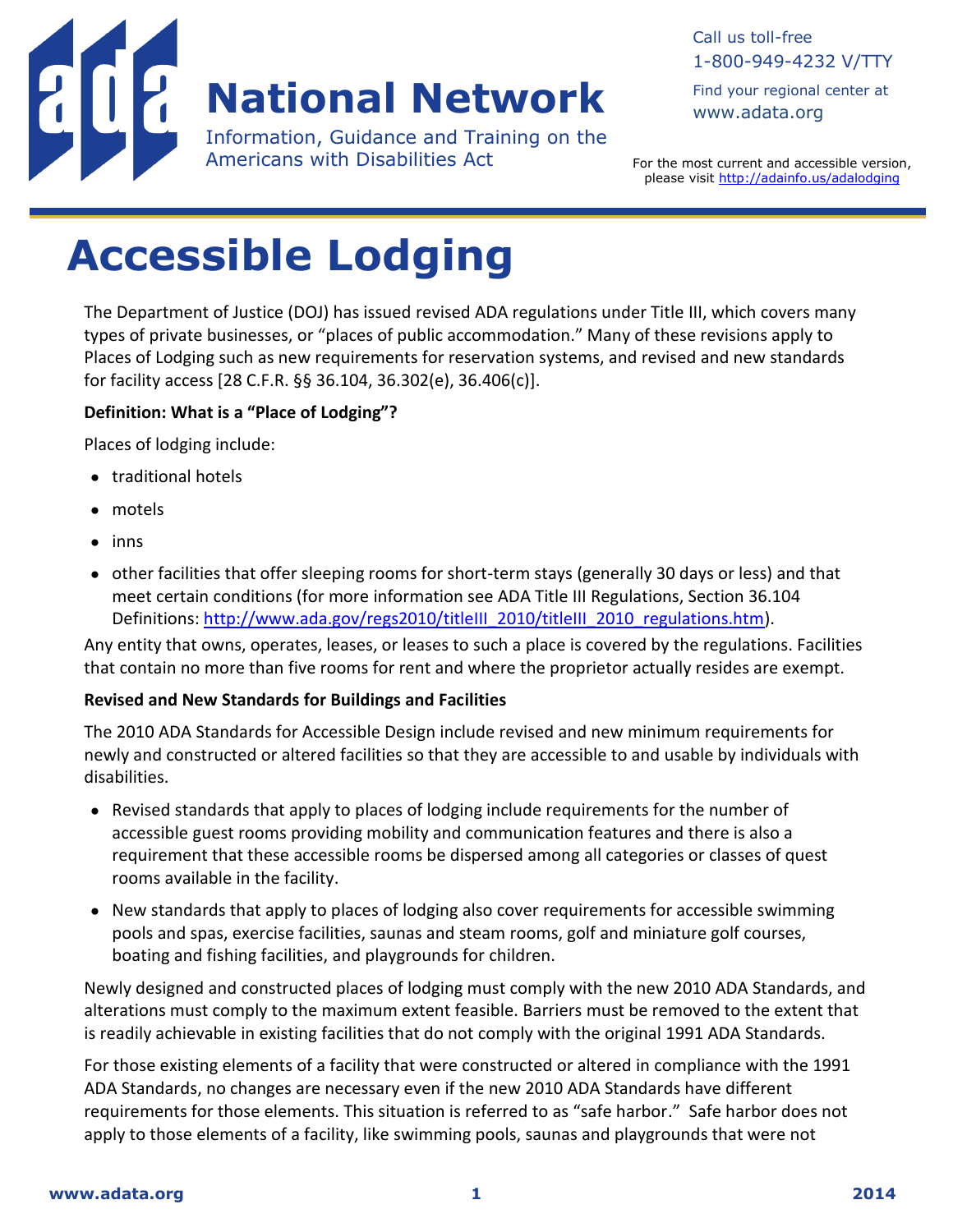covered in the 1991 ADA Standards. However, when an alteration is performed, it must comply with the new 2010 ADA Standards. In those occasional cases where the nature of the facility makes full compliance with the 2010 ADA Standards virtually impossible, the alteration must provide the maximum amount of physical accessibility that is feasible.

For further information of the 2010 ADA Standards, go to [http://www.ada.gov/2010ADAstandards\\_index.htm](http://www.ada.gov/2010ADAstandards_index.htm)

# **Reservation Systems Requirements for Places of Lodging**

- Places of lodging must identify and describe the accessible features of the property and the accessible guest rooms in enough detail to enable an individual to decide if the facility will meet his or her needs. Information, including photos or other images, may be posted on websites or included in brochures or other materials.
- People with disabilities must be able to make reservations for accessible guest rooms during the same hours and in the same ways that other people are able to make reservations, such as by telephone, in person, email, via websites, or through third parties such as travel agents or online reservations services.
- Places of lodging must provide accessible rooms to at least some of the third parties (travel agents or online reservation services), and provide these third parties with information about the accessible features of the facility and the guest rooms.
- Customer service staff must be trained to respond to specific inquiries about the features of the facility, including accessible routes to and through the facility; details about the configuration of accessible guest rooms and bathrooms; the availability of accessibility equipment or features such as bath benches, or visual alarm and alert devices for guests who are deaf or hard of hearing; and the accessibility of common spaces such as meeting rooms, lounges, restaurants, swimming pools, or fitness centers.
- Accessible guest rooms must be held back until all other rooms of that type have been rented.
- When a reservation is made for an accessible guest room, the specific accessible guest room reserved must be held for the reserving customer and the room must be removed from the reservation system.

To improve accessibility of places of lodging hotel staff should be trained on:

- General ADA regulations.
- Accessibility features available for guests.
- The use of respectful language and practices for guests with disabilities.
- Effective communication practices that would benefit guests who are deaf or hard of hearing.
- Hotel policies addressing use of service animals.

For more information, call and speak to an ADA specialist at **1-800-949-4232**. All calls are confidential.